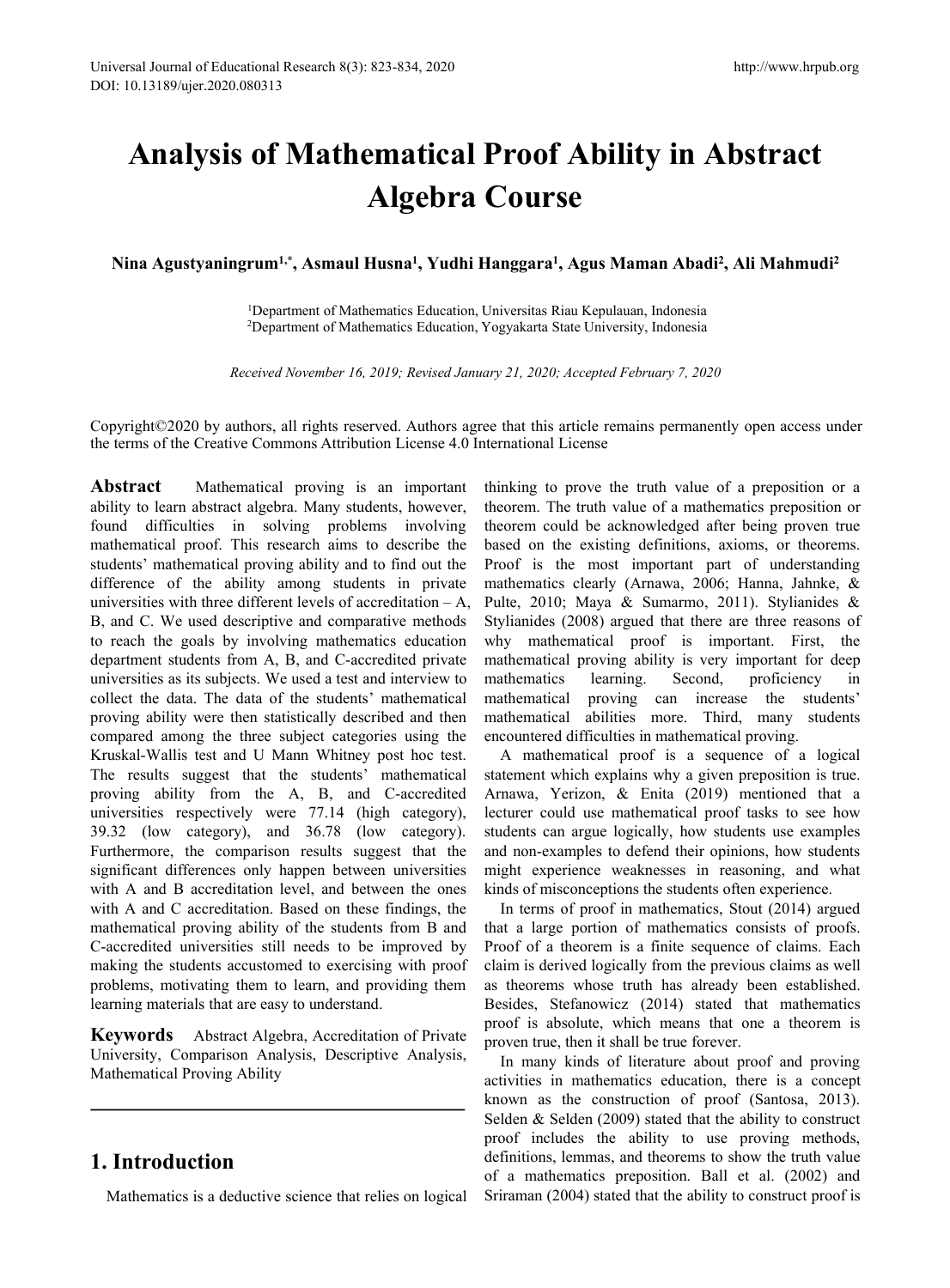the ability to show agreement to the use of proving methods, resolutions, and theorems to prove the truth value of a statement. Construction of proof is a mathematical task when the person – in order to prove the given statement– is given some preliminary information (e.g., assumptions, axioms, resolutions) and is asked to apply methods of drawing conclusion (i.e., recalling established facts, applying theorems) until the desired conclusion is proven.

Although proof is the most important part of mathematics, proving is one of the difficult things to learn and to teach (Arnawa, 2006). Various previous researches suggest that there are still many students who found difficulties in constructing mathematical proofs (Selden & Selden, 2003; Stylianides, Stylianides, & Philippou, 2007; Ozdemir & Ovez, 2012; Cyr, 2013; Guler, 2016; Arnawa, Yerizon, & Enita, 2019). Furthermore, Yerizon (2011) education, also concluded that the students' mathematical proving ability was still low. At the tertiary education level, the mathematical proving ability is more formal and more accurate than at the elementary and secondary school level. This makes students, especially in mathematics and mathematics education department, have to read and practice more in writing mathematical proof.

Writing proofs in abstract algebra will be very different to writing proofs in calculus, geometry, or real analysis. The mathematical topics which become the proving contexts are very diverse, for example, abductive strategies in number theory course (Kusnandi, 2008), abstract algebra (Arnawa, 2006; Isnarto, 2014; Samparadja, 2014), calculus (Tucker, 1999), and real analysis (Yerizon, 2011). The topics of mathematics for university level, which become the object of – and cannot be separated from – proving research were dominated by continuous mathematics such as calculus, real analysis, number theory, and abstract algebra.

Abstract algebra is one of the mathematics courses that aims to develop mathematical proving ability (Isnarto, 2014). Proving is an important component in learning abstract algebra (Findel, 2001). This is because the topics in abstract algebra are full of definitions and theorems which all require proof. Therefore, the students are required to understand every definition and theorem they learn and be able to organize concepts in proving theorems.

Many factors affect the students' difficulty in proving activities, one of them is the learning experience. Their experience in working with mathematical proof tasks in high school will impact their proving ability in their first year of college. Knuth (2002) stated that one of the reasons why students encountered difficulties in proving was their experience in constructing proof. His research was limited to constructing proof in school geometry. Weber (2001) found that the initial cause of students' failure in proving was caused by a lack of strategic knowledge. Furthermore, many argued that the students

could not determine whether the desired proof is valid or not (Moore, 1994; Hanna & Jahnke, 1996; Barnard, 2000; Selden & Selden, 2003; Arnawa, 2006; Kusnandi, 2008; Tall et al., 2011). Also, the students' negative perceptions of proof and proving activities greatly affect their ability to construct and to write the proofs.

Regarding the mathematical proof, Reid (2005) stated that proving makes mathematics unique and different from the other disciplines. Through the mathematical proving task, a lecturer can see: (1) how the students provide logical arguments, (2) how students use examples and non-examples to support their arguments, (3) kinds of students' weaknesses in reasoning experience, and (4) kinds of misconception the students often experience. Hart (1994) and Moore (1994) found that most students still encountered difficulties in mathematical proving in higher especially in abstract algebra. These phenomena also happened to students of the mathematics education department at Universitas Riau Kepulauan, Universitas Ahmad Dahlan, Universitas Pasir Pangaraian, and STKIP Insan Madani Air Molek, all of them are private higher education institutions in Indonesia. The students' learning results at the universities, as mentioned earlier, were not satisfactory. Therefore, we need to find out the students' mathematical proving ability in abstract algebra and the differences in terms of the ability to solving abstract algebra proving problems. The insights of this ability, as well as the difficulties experienced by the students in mathematical proving, could be a useful source to seek the appropriate solution. In the end, it could be reached a better learning result.

## **2. Materials and Method**

## **2.1. Research Approach**

This research used a descriptive quantitative approach and continued by comparative analysis. The descriptive analysis was used to describe the test results and the level of mathematical proving ability of the students, while the comparative analysis was used to determine the differences in mathematical proving ability of the students grouped by their institutions' accreditation ranking.

#### **2.2. Research Subjects**

We involved three groups of students coming from private universities in Indonesia. The first group consisted of 35 students from an A-accredited (outstanding) university – Universitas Ahmad Dahlan, Yogyakarta. The second group consisted of 32 students from B-accredited (very good) university - Universitas Riau Kepulauan, Batam. The third group consisted of 29 students from C-accredited (good) university. They were 15 students from Universitas Pasir Pangaraian, Riau, and 14 students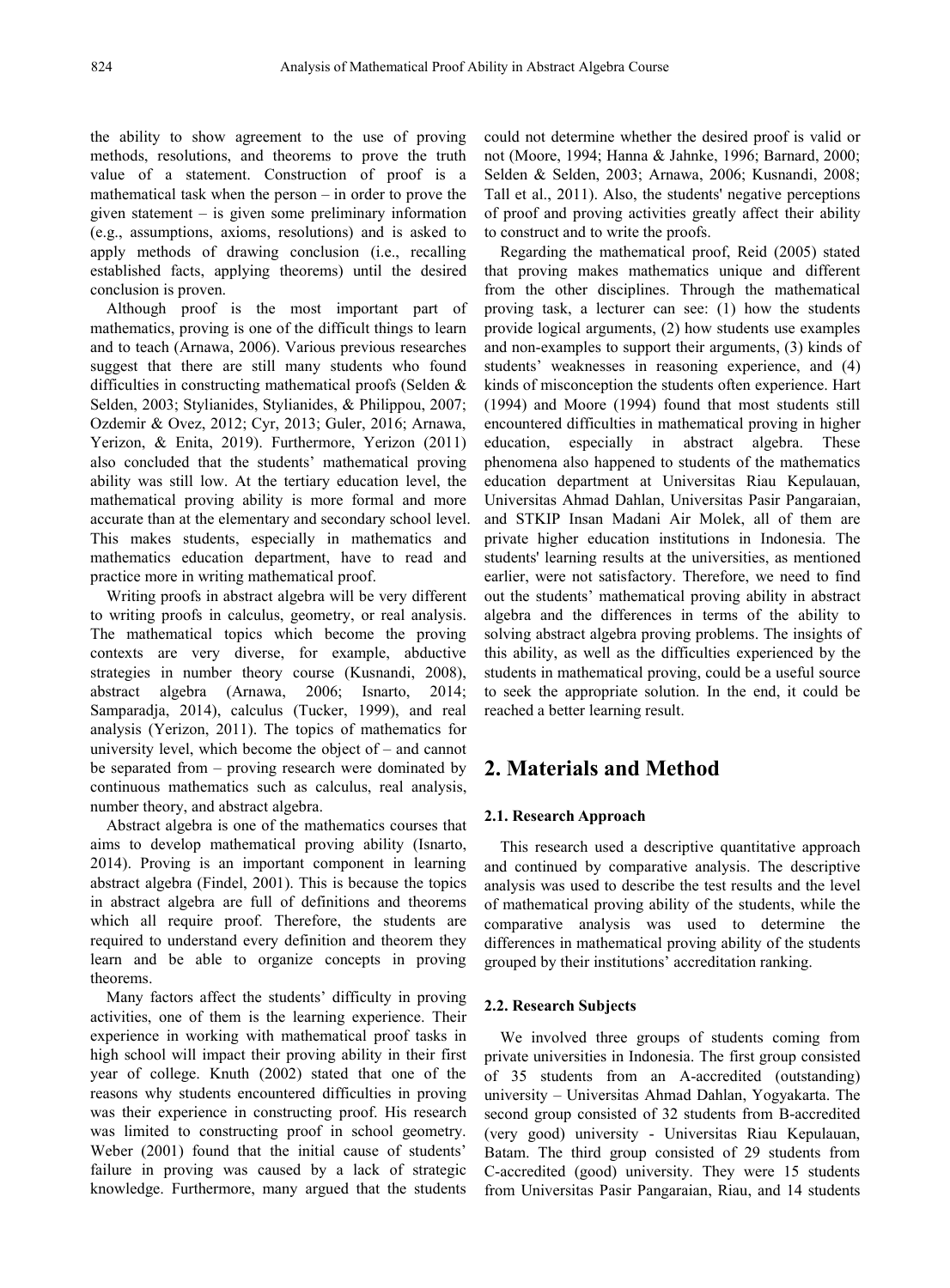from STKIP Insan Madani Air Molek, Riau.

#### **2.3. Research Instruments**

To get the data of students' mathematical proving ability, we administered a test instrument measuring the mathematical proving ability. The test consisted of three essay problems in the topic of group theory. Further, to get additional information about the difficulties experienced by the students in solving abstract algebra proving problems, we conducted interviews with six students as the representatives of the research subjects from the three groups of universities.

#### **2.4. Data Analysis Technique**

Based on the research goals, we run two kinds of data analysis – descriptive statistical analysis and comparative analysis. The test results  $-$  the quantitative data  $-$  were analyzed by scoring 0 to 4 for each item with criteria as follows (Arnawa, Yerizon, & Enita, 2019). Score 0 was given if there is no proving process at all, score 1 was given if the students could make one approach but incorrect, score 2 was given if there is a substantial progress, score 3 was given if the solution is obtained with minor fallacy, and score 4 if the students could make a completion of proving process. The total score was then converted into 0 to 100 scale. The results were then descriptively analyzed, and the mean of them was categorized using a guideline presented in Table 1 (Maya & Sumarmo, 2011).

**Table 1.** Level category of mathematical proving ability

| Category     | Mathematical Proving Ability Score Interval |
|--------------|---------------------------------------------|
| High         | $70 \leq X \leq 100$                        |
| Intermediate | $55 \le X \le 70$                           |
| Low          | 0 < X < 55                                  |

X: Mathematical proving ability score

Furthermore, to find out whether there are differences in the mathematical proving ability of the students based on their university accreditation ranking, we used independent k-sample comparative analysis. The independent k-sample comparative test in this research was carried out using the Kruskal-Wallis non-parametric statistical test because the normality assumption on the data gained was not fulfilled. Meanwhile, a further test was carried out using the non-parametric statistical Mann-Whitney U test.

## **3. Results**

The data of this research were the mathematical proving ability in abstract algebra course. The data analysis was divided into two parts – the descriptive statistical analysis used to describe mathematical proving ability and the comparative analysis to see differences of mathematical proving ability based on the university accreditation ranking.

### **3.1. Descriptive Analysis Results**

The mathematical proving test results were analyzed by scoring 0 to 4 for each item according to the given criteria (Arnawa, Yerizon, & Enita, 2019), then the total score was converted into 0 to 100 scale. The results were presented in Table 2.

|                                | University Accreditation Level |        |        |  |  |  |  |  |
|--------------------------------|--------------------------------|--------|--------|--|--|--|--|--|
| <b>Statistical Descriptive</b> | A                              | в      | C      |  |  |  |  |  |
| Mean                           | 77.14                          | 39.32  | 36.78  |  |  |  |  |  |
| Median                         | 83.33                          | 33.33  | 41.67  |  |  |  |  |  |
| Mode                           | 83.33                          | 33.33  | 41.67  |  |  |  |  |  |
| Deviation standard             | 12.68                          | 18.66  | 11.25  |  |  |  |  |  |
| Variance                       | 160.72                         | 359.47 | 126.57 |  |  |  |  |  |
| Max. score                     | 91.67                          | 91.67  | 58.33  |  |  |  |  |  |
| Min. score                     | 50                             | 16.67  | 16.67  |  |  |  |  |  |

Max. Teoritic score 100 100 100 100 Min. Teoritic score  $\begin{vmatrix} 0 & 0 & 0 \end{vmatrix}$  0 0

**Table 2.** The mathematical proving ability test results

From Table 2, the highest mean of mathematical proving ability score was the A-accredited group (77.14), followed by the B-accredited group (39.32), and the lowest mean score was C-accredited group (36.78). In this case, the score of B and C accreditation groups were still far below the maximum score. The deviation standard of the A, B, and C scores were respectively 12.68, 18.66, and 11.25. We can see that the deviation standard of Group B was the highest. It indicated that the distribution of data on Group B was quite far from the average. Meanwhile, the highest score achieved by the students in Group  $C$  was only 58.33. This score was much smaller when compared to the highest score achieved by Group A and Group B (91.67).

From the scores gained, we categorized the students' mathematical proving ability into three categories – high, intermediate, low – based on the criteria in Table 1. The result is presented in Table 3.

From Table 3, we can see that the most of students of A-accredited university performed high ability (77.14%), while most of the students of B- and C-accredited universities performed low (respectively 87.5% and 96.5%). Moreover, none of the students in C-accredited university performed high ability. This phenomenon indicated that the mathematical proving ability of the students in B- and C-accredited universities were still poor.

Furthermore, to obtain more detailed information about the mathematical proving ability, we analyzed the score obtained for each test item based on the accreditation group, as presented in Table 4.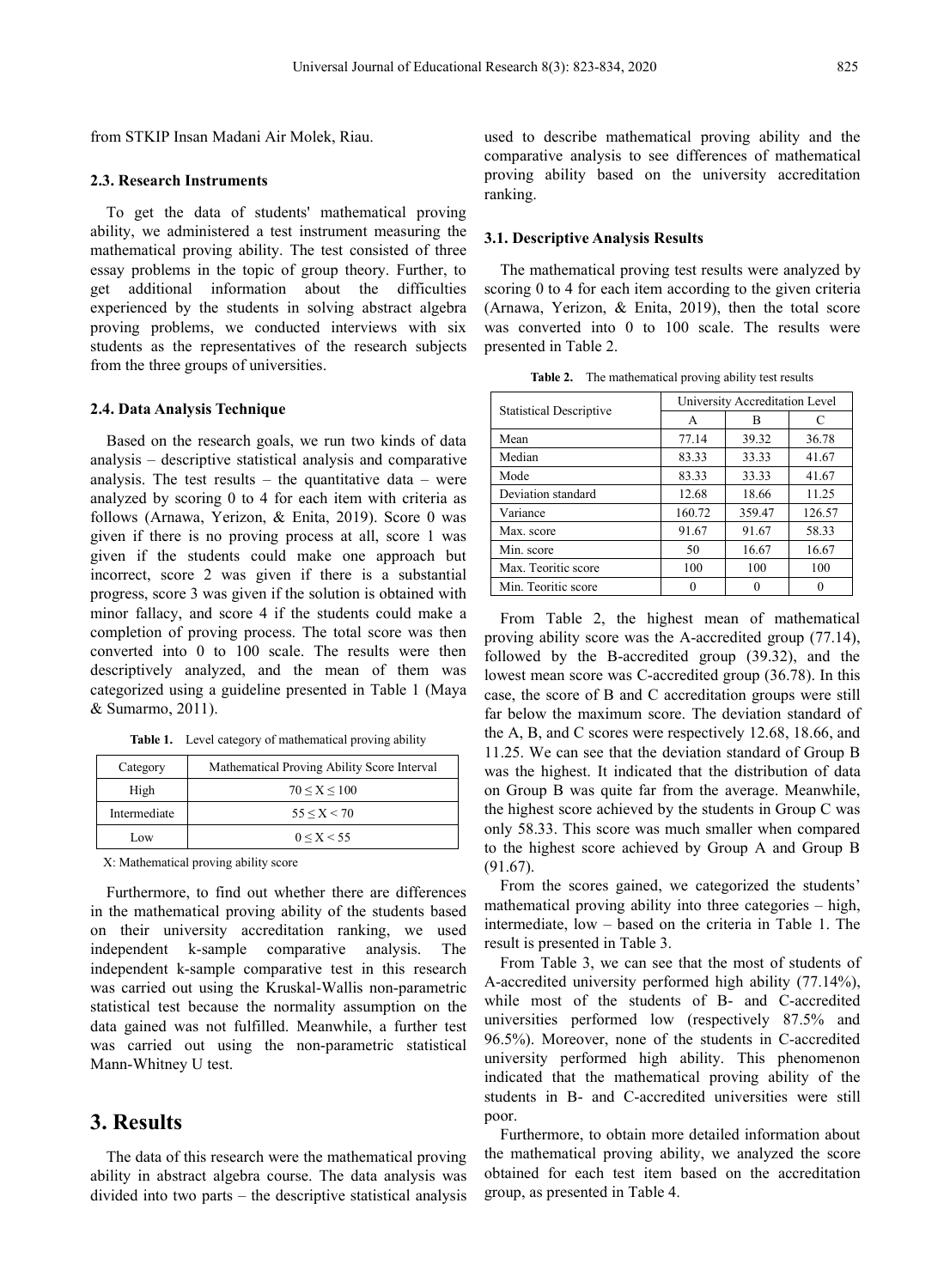|  | Score Interval<br>Category |                      | A-accredited Institution |               | B-accredited Institution |               | C-accredited Institution |       |  |
|--|----------------------------|----------------------|--------------------------|---------------|--------------------------|---------------|--------------------------|-------|--|
|  |                            |                      | Number                   | $\frac{0}{0}$ | Number                   | $\frac{0}{0}$ | Number                   | $\%$  |  |
|  | High                       | $70 \leq X \leq 100$ | 27                       | 77.14         | 4                        | 12.5          |                          |       |  |
|  | Intermediate               | $55 \le X \le 70$    |                          | 14.29         | $\boldsymbol{0}$         | $\theta$      |                          | 3.45  |  |
|  | Low                        | $0 \le X < 55$       |                          | 8.57          | 28                       | 87.5          | 28                       | 96.55 |  |
|  |                            | Total                | 35                       | 100           | 32                       | 100           | 29                       | 100   |  |

**Table 3.** Test score distribution based on mathematical proving ability category

**Table 4.** Average score of each item of mathematical proving test

| Accreditation |       | Item Number |       |       |  |  |  |  |
|---------------|-------|-------------|-------|-------|--|--|--|--|
|               |       |             |       | Mean  |  |  |  |  |
| $\Gamma$      | 72.86 | 88.57       | 70    | 77.14 |  |  |  |  |
| B             | 50    | 28.91       | 39.06 | 39.32 |  |  |  |  |
|               | 56.03 | 30.17       | 24.14 | 36.78 |  |  |  |  |
| Overall mean  | 59.63 | 49.23       | 44.4  | 51.08 |  |  |  |  |

**Table 5.** Score distribution of the mathematical proving ability test

|             | Respondent Frequency |              |             |          |         |              |    |         |    |              |               |        |    |         |  |       |
|-------------|----------------------|--------------|-------------|----------|---------|--------------|----|---------|----|--------------|---------------|--------|----|---------|--|-------|
| Item Number |                      | Score 0      |             |          | Score 1 |              |    | Score 2 |    |              | Score 3       |        |    | Score 4 |  | Total |
|             | A                    | B            | $\sim$<br>◡ | A        | B       | C            | A  | B       | ◡  | A            | B             | $\sim$ | A  | B       |  |       |
|             | $\theta$             | $\mathbf{0}$ | $\theta$    | $\theta$ | 8       |              | 4  | 20      | 21 | 30           | $\mathbf{0}$  | 6      |    | 4       |  | 96    |
| $\sim$      |                      | 4            | 4           |          | 23      | 20           |    |         |    | $\mathbf{0}$ | $\theta$      |        | 28 |         |  | 96    |
|             |                      |              | 15          | 4        | 16      | $\mathbf{0}$ | o  | 12      | 14 | 24           | $\mathcal{L}$ |        | 4  |         |  | 96    |
| Total       | $\theta$             |              | 19          | 6        | 47      | 21           | 12 | 35      | 35 | 54           |               |        | 33 |         |  | 288   |

Based on Table 4, the level of difficulty for every group varied in order. But overall, the most difficult item was Number 3, followed by Number 2, and the last was Number 1. To see the difficulties encountered by the students, Table 5 presents the frequency distribution of the gained score for each group.

Based on the score distribution in Table 5, in Group A, 28 students successfully answered Number 2 with score 4, while Number 1 was only answered correctly by 1 student, and Number 3 was answered correctly by 4 students. In Group B, score 4 was obtained by 4 students for problem Number 1, 2 students for question Number 2, and only 1 student for question Number 3. Meanwhile, in group C, only 1 student received score 4 for question Number 1 and no student answered correctly for questions Number 2 and 3.

#### **3.2. Comparative Analysis**

We used the Kruskal-Wallis non-parametric statistical test to test the differences in mathematical proving ability among the groups A, B, and C. The use of non-parametric statistical test was carried out because the research data obtained were not normally distributed. The results of normality tests conducted using the Kolmogorov-Smirnov test are presented in Table 6.

From the results of the normality test, it was concluded that the data from the three sample groups were not normally distributed. Thus, to find out the differences in their mathematical proving abilities, non-parametric statistical test was used – the Kruskal-Wallis test. The results of the Kruskal Wallis test conducted using SPSS software as presented in Table 7.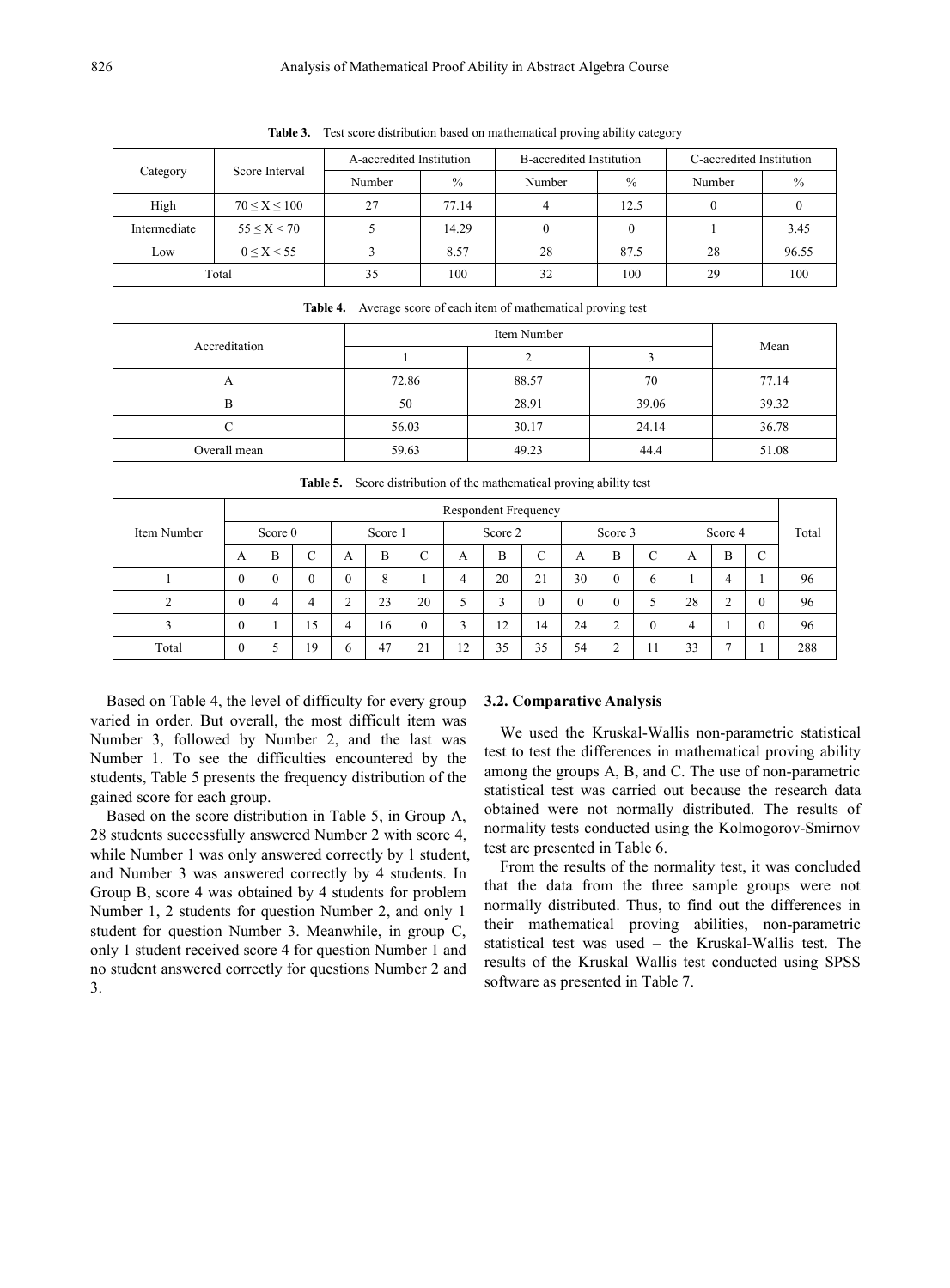| <b>Accreditation Group</b> | N  | $K-S(Z)$ | Sig.  | Decision                | Conclusion               |
|----------------------------|----|----------|-------|-------------------------|--------------------------|
|                            |    | 0.402    | 0.000 | H <sub>0</sub> rejected | Not normally distributed |
|                            | 22 | 0.294    | 0.000 | $H_0$ rejected          | Not normally distributed |
|                            | 29 | 0.289    | 0.000 | $H_0$ rejected          | Not normally distributed |

**Table 6.** Normality test of mathematical proving ability data

H0: Data were normally distributed

**Table 7.** Results of Kruskal-Wallis test

| Accreditation Group $\vert$ Chi-Square $\vert$ Df $\vert$ Sig |       |  | Decision                              | working on                                      |
|---------------------------------------------------------------|-------|--|---------------------------------------|-------------------------------------------------|
| A, B, C                                                       | 56.33 |  | 2   $0.000$   H <sub>0</sub> rejected | presents the<br>to $\Lambda$ on each $\epsilon$ |

 $H_0$ : There is no significant difference in mathematical proving ability among students from A, B, and C-accredited universities.

From Table 7, we can see that the probability value (Sig) based on the Kruskal Wallis test was 0.00 smaller than 0.05. It can be concluded that there were significant differences in mathematical proving ability between groups A, B, and C. To find out which accreditation groups has significant differences to the mathematical proving ability, the post hoc testing was done with the Mann Whitney U test. The summary of the test result is presented in Table 8.

**Table 8.** Mann Whitney U test results

| Groups to<br>Compare | Mann-Whitney | Sig.<br>$(2-tailed)$ | Result          |
|----------------------|--------------|----------------------|-----------------|
| A dan B              | 86.00        | 0.000                | Significant     |
| A dan C              | 11.50        | 0.000                | Significant     |
| B dan C              | 430.00       | 0.612                | Not-Significant |

Based on the results of the Mann Whitney U test in Table 8, it can be seen that the probability value (Sig.) for the test between accreditation group A and B and between A and C were smaller than the significance level of 0.05. It means that there were significant differences in mathematical proving ability between group A and B as well as between A and C. Meanwhile, between group B and C, the probability value (Sig.) was greater than the significance level of 0.05. It means that there was no significant difference in mathematical proving ability between group B and C.

## **4. Discussion**

## **4.1. Description of Mathematical Proving Ability**

Based on the results of this study, the students' mathematical proving ability in the A-accredited university was in the high category with an average score of 77.14, while the students' ability in the B- and C-accredited were in the low category with an average score of 39.32 and 36.78 respectively. Therefore, the mathematical proving ability was in line with the institution accreditation ranking. Furthermore, to describe

Accreditation Group Chi-Square Df Sig Decision working on mathematical proof problems, Table 9 and to examine the constraints experienced by students in presents the distribution of scoring results on a scale of 0 to 4 on each question for each group.

**Table 9.** Distribution of scoring results in A-accredited university

|                | Frequency |          |       |              |            |       |  |  |  |  |
|----------------|-----------|----------|-------|--------------|------------|-------|--|--|--|--|
| Number         | Score     | Score    | Score | Score        | Score<br>4 | Total |  |  |  |  |
|                | $\theta$  | $\theta$ | 4     | 30           |            | 35    |  |  |  |  |
| $\overline{2}$ | $\theta$  | 2        |       | $\mathbf{0}$ | 28         | 35    |  |  |  |  |
| 3              | $\Omega$  | 4        | 3     | 24           | 4          | 35    |  |  |  |  |
| Total          | $\theta$  | 6        | 12    | 54           | 33         | 105   |  |  |  |  |

From Table 9, the distribution of students in group A got the most score of 3 and 4. Towards problem number 2, most students got score of 4 compared to the other two problems which were only 4 students for problem number 3 and only 1 student for question number 1. Meanwhile, if it is viewed from the average score (See Table 4), the most difficult problem for the students in the A-accredited group wasquestion number 3 with an average of 70, followed by question number 1 with an average of 72.86. For question number 2, the average score was 88.57 with 28 out of 35 students (80%) could answer the questions correctly as there was no significant issue with the proving activities.

At the problem Number 1, the students were asked, "Investigate if G, a set of rational number  $Q$  with  $*$ operation, is a commutative group where the \* operation is defined by  $a * b = a + b + 2ab, \forall a, b \in Q$ ."

The problem 1 required a simple proving using initial concept of commutative group. There are 5 axioms that must be fulfilled in this proof – closed within the given operation, associative property, the existence of the identity element, the existence of the inverse element, and commutative property. Most students from the group A could prove these axioms correctly, but the most errors made were when determining the identity and inverse elements. Another error found in proving the inverse axiom is that the students forgot the requirement of inverse existence in a group. For example, we found that they forgot the characteristic of the inverse of G might be in the form of fraction which should not have zero as its denominator. Thus, there is one element of G that has no inverse, the 0.5. This causes G is not categorized as a group. However, most students concluded that G is a group as shown in Figure 1.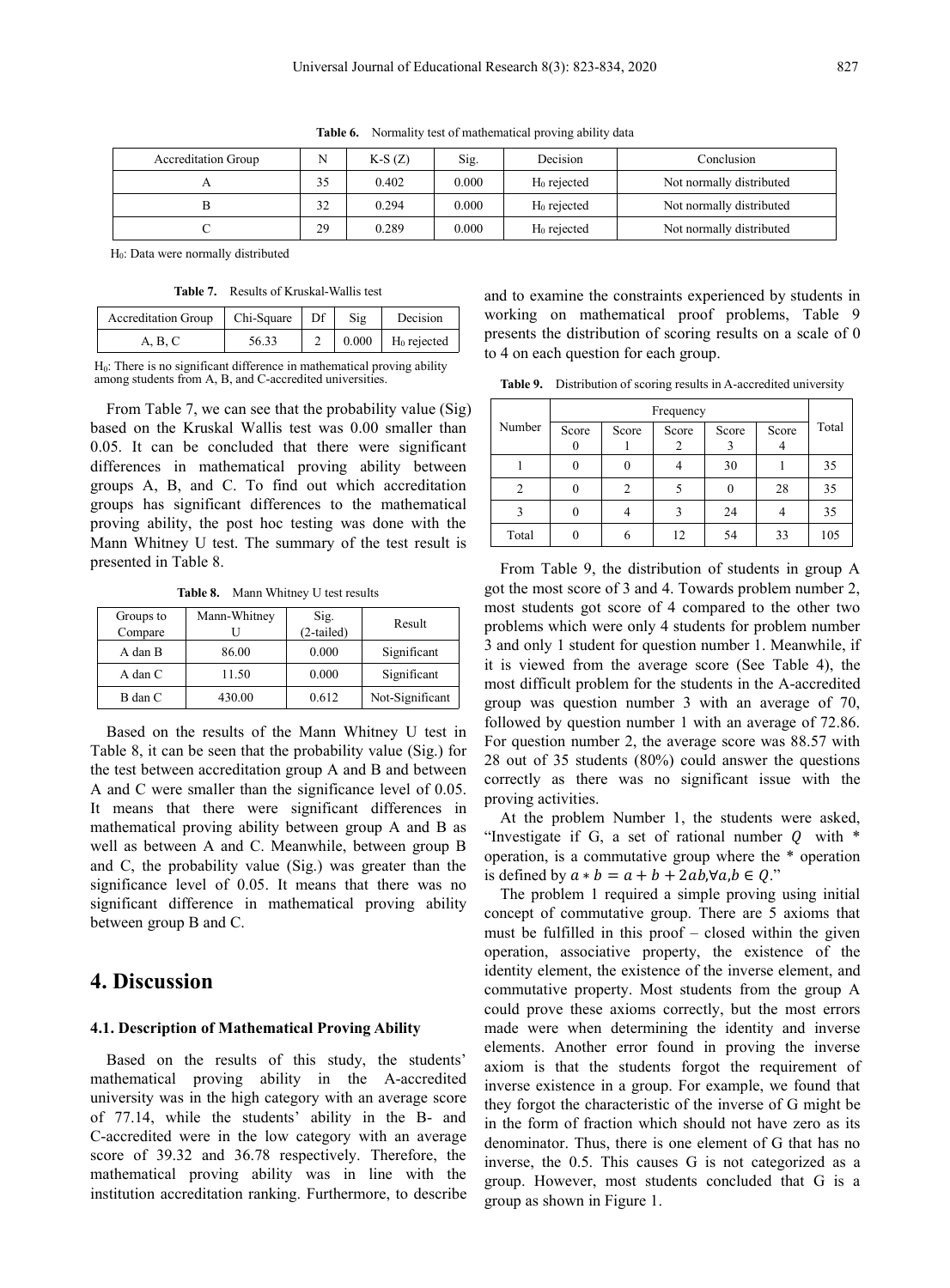

**Figure 1.** The sample of student's incorrect answer to problem 1

Further, we examined problem number 3 regarding subgroup proving. The most common errors found was that the students forgot to write the requirement that the subgroup must be a non-empty subset of the group. Another type of error found was that the students incorrectly applied the subgroup theorem. These findings are in line with the results of research reported by Moore (1994), Asiala et al. (1997), Harel (2007), and Weber (2001).

The second investigation was for the B-accredited group. Their score distribution is presented in Table 10.

**Table 10.** Distribution of scoring results in B-accredited university

|        |       |       | Frequency |       |                |       |                                                 |
|--------|-------|-------|-----------|-------|----------------|-------|-------------------------------------------------|
| Number | Score | Score | Score     | Score | Score          | Total | Figure 2.                                       |
|        |       |       |           |       |                |       |                                                 |
|        | 0     | 8     | 20        | 0     |                | 32    | $\frac{1}{2}$<br>$a \epsilon$                   |
| 2      |       | 23    | 3         | 0     | $\overline{c}$ | 32    |                                                 |
|        |       | 16    | 12        | 2     |                | 32    | Aab                                             |
| Total  |       | 47    | 35        | 2     |                | 96    | $9.47 - 9.0$<br>$\overline{a}$<br>$\rightarrow$ |

From Table 10, we found that the most common error happened at item number 2. This is in line with the results presented in Table 4 that the lowest score of this group was also number 2 (28.91), followed by score of number 3 (39.06). The problem number 2 said, "If G is a group,  $a \in$ G, a is called idempotent if  $a^2 = a$ . Examine the truth value of the following statement, 'If  $a$  is an idempotent element of  $G$ , then  $\alpha$  is an identity element.' Explain your answer using an adequate proof." Problem 2 required the students to think in abstract way and to connect the previous axioms and theorems to prove the statement.

Figure 2 and Figure 3 are examples of the students' answer.

| 2) Misallam 6 fuaru grup a EG a disebut I dimpoter apabilo a <sup>2</sup> = a |  |
|-------------------------------------------------------------------------------|--|
| Marq $a^*e = a$                                                               |  |
| $a_{1}e - a_{1}e$                                                             |  |
| $e_{1-a} = a - a$                                                             |  |
| $e = 0$ : $\sigma' e \otimes G$                                               |  |
| $1 - G$                                                                       |  |
| $1^6$ 0 = 1+0+0                                                               |  |
| $7e:060J\forall a \in G$                                                      |  |
| $a*_{0.0}a*_{0.0}a$                                                           |  |
|                                                                               |  |

**Figure 2.** The sample of student's incorrect answer to problem 2

| $6 \rightarrow 9^{nq}$                                           | $107 - 9 - 87$    |
|------------------------------------------------------------------|-------------------|
| a 6 G, a idempoten apabila a sa.                                 |                   |
| MARITA THE COPIES !                                              | <b>TURNATION</b>  |
| Adib: pipe a el. idempoten dr G, a = e.                          |                   |
| 11.47 - assistantial Parameters 12.4                             | Fig. 6 D.H. Cole  |
| $a^2$ = $a$ .                                                    | <b>CONTRACTOR</b> |
| $a \cdot a = a$ .                                                |                   |
| $a.a. a' = a. a^{-1}$                                            |                   |
| $a.(a.a^{-1}) = e$ .                                             |                   |
| a.e.                                                             |                   |
| $\alpha$ . $e$ .                                                 | 200 名。 化四极 十四倍的   |
| Maka berlaku a <sup>2</sup> = a. v a = e. ng a <sup>2</sup> = a. |                   |
|                                                                  | $e$ = $a$ .       |

**Figure 3.** The sample of student's correct answer to problem 2

In Figure 2, the concept used by the student was not appropriate to prove problem number 2. This indicated that the student was unable to connect the existing axioms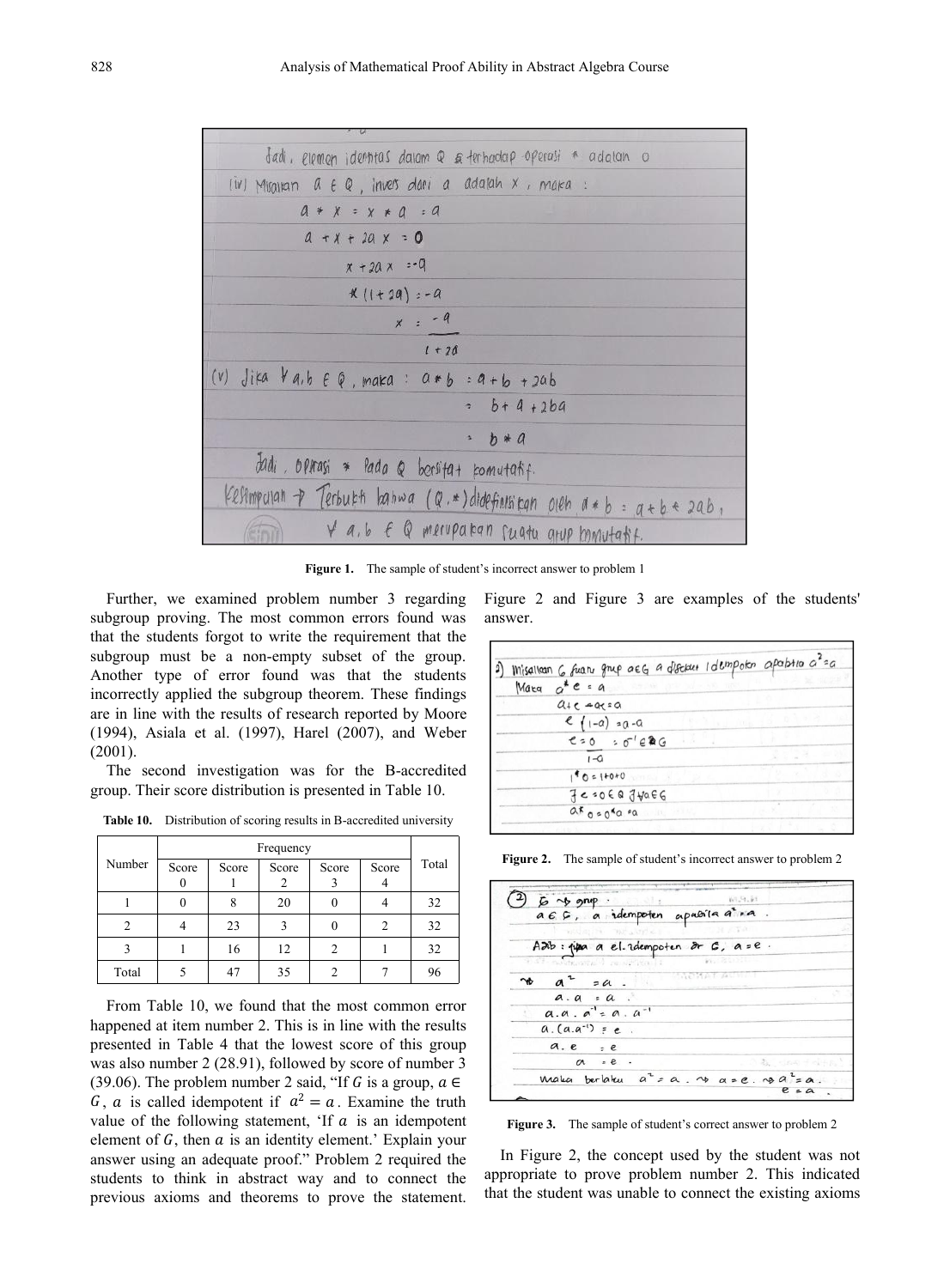and theorems to prove a new mathematical statement. Weber & Alcock (2004) argued that students often have difficulty in constructing concrete representations of abstract concepts from group theory. Meanwhile, the correct answer can be seen in Figure 3, where this work was from the student with high ability.

Moreover, for problem 3, only 1 student could answer correctly though the concept required to answer the problem 3 has been learned by all of students and the lecturer also has taught this topic repeatedly to strengthen the subgroup concept retention. Problem number 3 said, "Given  $\Re$  is a set of real number. We define

$$
K = \left\{ \begin{pmatrix} a & b \\ c & d \end{pmatrix} \middle| a, b, c, d \in \Re, ad - bc \neq 0 \right\}
$$

with operation of multiplication on matrices is a group. Investigate if

> $L = \left\{ \begin{pmatrix} x & -y \\ y & x \end{pmatrix} \middle| x, y \in \Re, x^2 + y^2 \neq 0 \right\}$  $\begin{cases}\n\dddot{x}, & \text{if } x, y \in \Re, x^2 + y^2 \neq 0\n\end{cases}$  Their score d

is subgroup of K."

The sample of the students' answer is presented in Figure 4.

 $a,b,c,d \in \mathfrak{R}, ad - bc \neq 0$  multiplication on matrices was also incorrect. These Problem number 3 required the students understanding to use theorems in subgroup proving. The selected concept was correct, but the application shows that the students have not understood the concepts well.This phenomenon also happened in various research (Maharaj, 2010; Syaiful, Marsal, & Kamid, 2016; Agustyaningrum et al, 2018; Yerizon et al, 2019). At the beginning, the student wrote  $K \neq 0$  and is subset of A, it should be  $L \neq$  $\emptyset$  and  $L \subseteq K$ . The next step was also incorrect, they wrote  $AB^{-1} \in \mathcal{R}$ , it should be  $AB^{-1} \in L$ . The operation of findings confirmed that the students have not understood the concepts of subgroup proving and the initial concept of matrices operation.

> $2 \neq 0$  Their score distribution is presented in Table 11. The next investigation was for the C-accredited group.

|  | <b>THREE REPORTS</b>                                                                                                                             |
|--|--------------------------------------------------------------------------------------------------------------------------------------------------|
|  | 9. Adit $W\not\! k$ = $\begin{pmatrix} a & b \\ c & d \end{pmatrix}$ dengan ad $\neq 0$ , mata sudah pasni k $\neq 0$ C A                        |
|  | FILM TALK AND LET LETTER                                                                                                                         |
|  |                                                                                                                                                  |
|  | misal As $\begin{pmatrix} a & b \\ c & d \end{pmatrix}$ dan B $\begin{pmatrix} x & -y \\ y & x \end{pmatrix}$ mara perhahran AB $B^{-1}$ EP      |
|  | $\mathbf{q} \in \mathbb{L}$ and $\mathbf{q} \in \mathbb{R}$ and $\mathbf{q}$                                                                     |
|  |                                                                                                                                                  |
|  |                                                                                                                                                  |
|  |                                                                                                                                                  |
|  | $\left(\frac{a}{x} + \frac{b-y}{x^2} - \frac{a-y}{x^2} + \frac{b}{x}\right)$ Ab <sup>-1</sup> E R rarena a d $\frac{d}{x}$ # mara krouscli bahwa |
|  |                                                                                                                                                  |
|  | 外科学協会の内容<br>L Subgrup dan k.<br>company to the most                                                                                              |
|  | A find week A to a mechanic stored                                                                                                               |

**Figure 4.** The sample of student's answer to problem 3 from group B

**Table 11.** Distribution of scoring results in C-accredited university

| Number | Frequency |         |         |         |         |       |
|--------|-----------|---------|---------|---------|---------|-------|
|        | Score 0   | Score 1 | Score 2 | Score 3 | Score 4 | Total |
|        |           |         | 21      |         |         | 29    |
|        |           | 20      |         |         |         | 29    |
|        | 15        |         | 14      |         |         | 29    |
| Total  | 19        | 21      | 35      |         |         | 87    |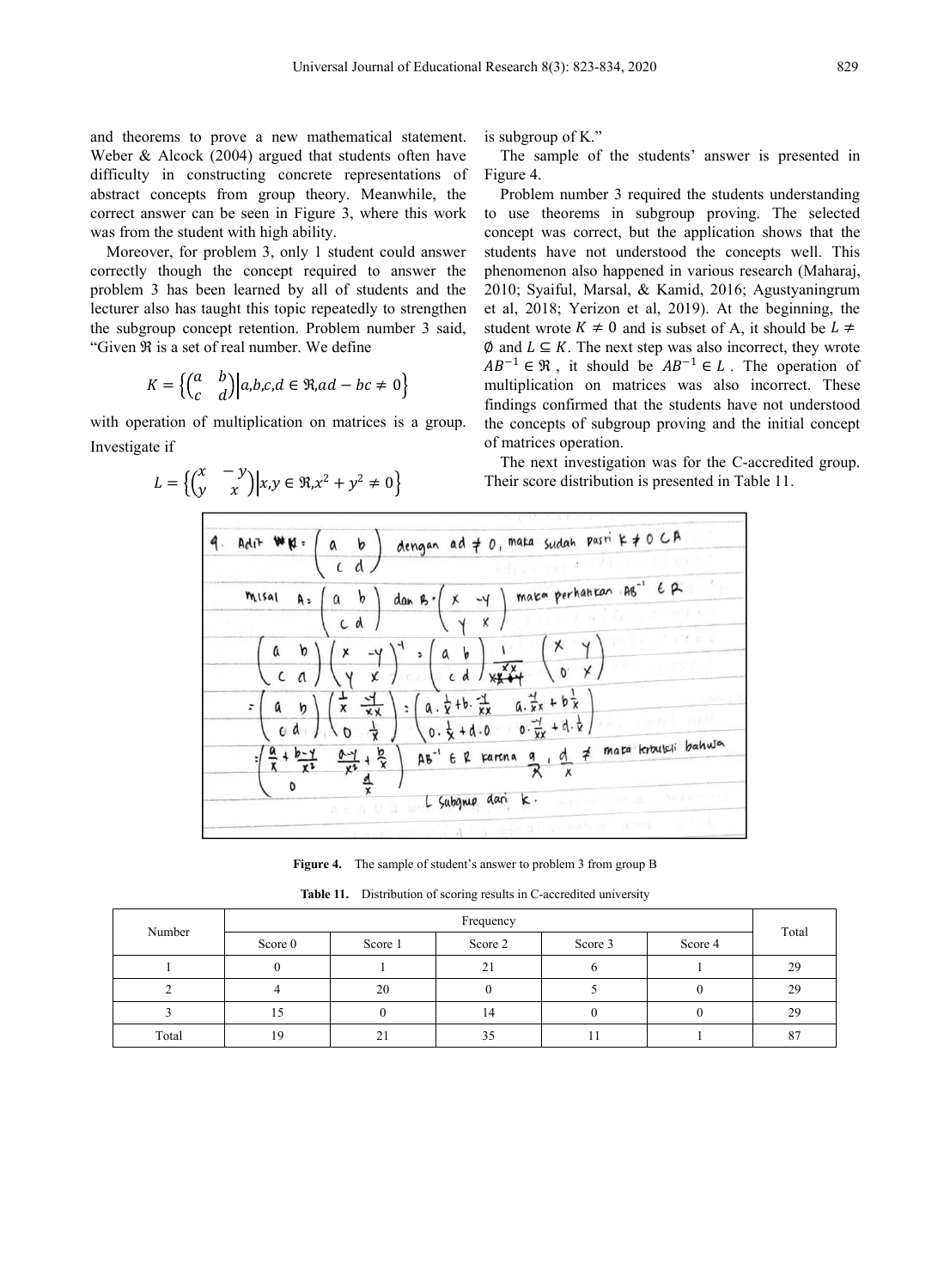

**Figure 5.** The sample of student's answer to problem 3 from group C

In the C-accredited university group, only 1 student correctly answered problem number 1 and none of the student answered correctly problems number 2 and 3. The lowest score in problem 3 was 24.14 followed by problem 2 with a score of 30.17 and problem 1 with a score of 56.03 (See Table 4). The most common error found for solving problem 3 was that students proved subgroups by taking examples of numbers and not proving their general property. Figure 5 presents the sample of the students' incorrect answer.

Figure 5 shows that students prove the closed and associative property using counter example. This indicated that they could not understand the concepts and could not apply the existing concepts to solve the problem, either. This finding is in line with the opinion of Alcock  $\&$ Simpson (2002) who argued that, in solving abstract algebra proving problems, students often write their own intuitive arguments based on their conceptual description even though it is not valid.

After examining the errors happened in every group, we confirmed the causes of the errors to the students by conducting interviews.We selected 6 respondents as the representative of Group A, B, and C. Each respondent was questioned about the difficulty experienced in solving proving problems of abstract algebra. Six respondents said that abstract algebra was new topic that was different in characteristics from other subjects. Students were not yet familiar with the proving tasks and there were many unfamiliar terms which worsened the difficulty in understanding the concepts, which is abstract in nature. This is in line with the results of several studies (Leron  $\&$ Dubinsky, 1995; Carlson, 2003; Arnawa, 2006) which confirm that the difficulties in learning abstract algebra are usually caused by: (1) the concepts in abstract algebra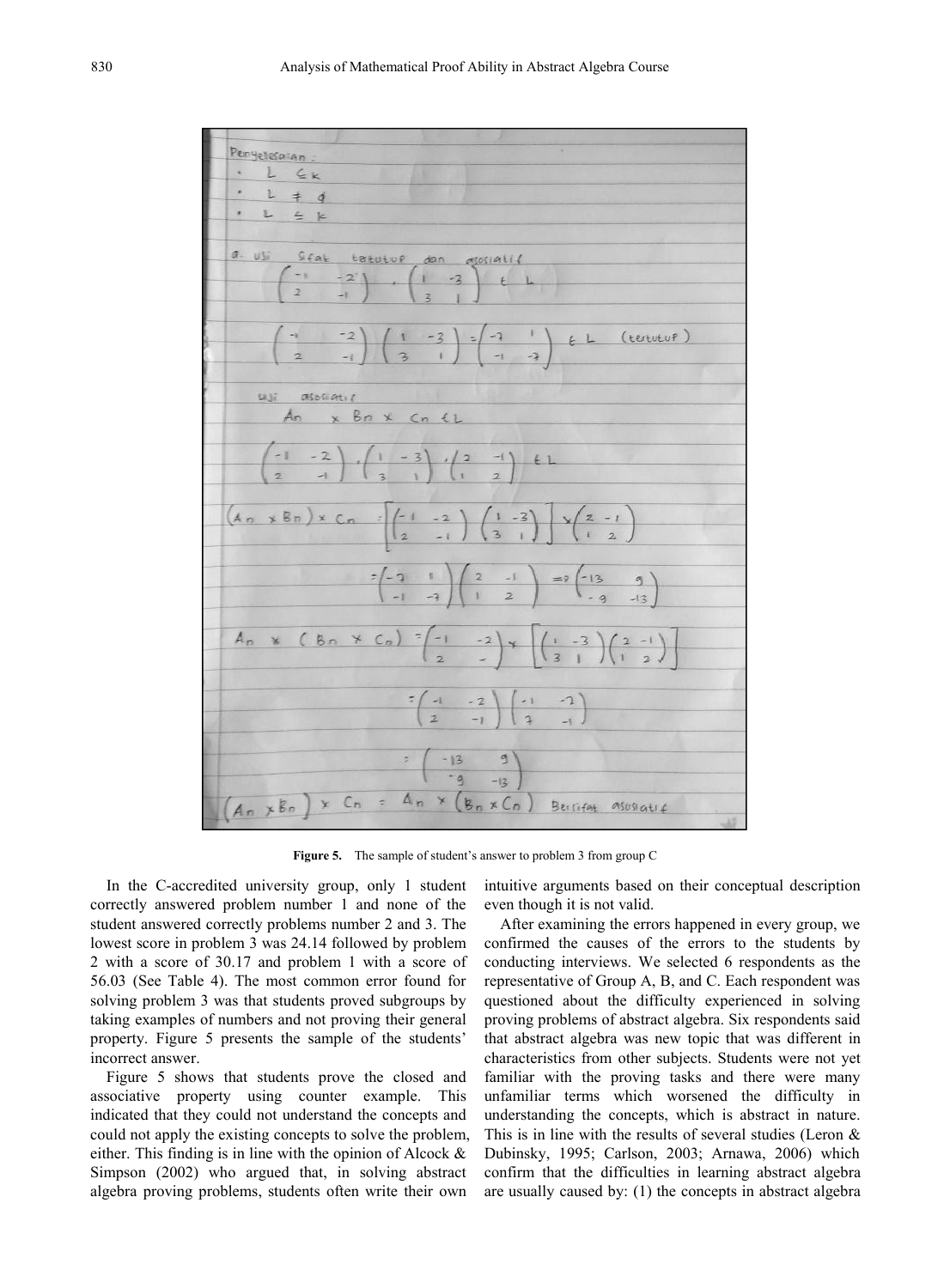are very abstract, (2) many examples relating to the concept are not well recognized by students, and (3) many students are not familiar with deductive proof. However, there were respondents from A-accredited group who said they felt challenged and were enthusiastic about this course.

As with respondents with low and intermediate ability, they felt that they would not be able to understand this material. One of them said,

*"I don't know where to begin, or which theorem I should use when facing a proving task. I am confused to deal with matrices concept, too."*

From the interview results, we got information that students also had constraints on initial knowledge. Also, the students in B and C-accredited universities complained about the inadequate handout availability. The handouts available were mostly in foreign language and difficult to understand. Another difficulty that occurred was that students could not identify assumptions that will be proven, unable to determine the initial steps and choose strategies to use in proving. This is in line with the opinion of Hart (1994), Weber (2001), Weber (2003), and Harel & Sowder (2007) which stated that students commonly have difficulty in writing proof. The ability to validate the proof is a skill that is highly needed by students to develop and evaluate mathematical arguments and in order to successfully construct the proof they have to possess adequate understanding. The findings were also in line with what was reported by Moore (1994), that the difficulty of students in proving mathematics were unable to state the definition with their own words, too little intuition of understanding of a concept, inadequate concept images to write proof, lack of understanding on how to use definitions to get the whole proof structure and how to start proving.

The difficulties lead to the low quality of the students' understanding in abstract algebra as it was found in this study. Therefore, it is necessary to make the students accustomed to practicing mathematical proving tasks of abstract algebra in order to improve their level of thinking ability. Saefudin  $(2012)$  stated that making the students accustomed to practicing mathematical proving tasks and making conjectures before doing them will enable the students to deal with the proving tasks. Also, Fadilah & Jamilah (2016) added that the learning process about mathematical proof should be displayed in the form of activities that facilitate the construction and reconstruction process of students' conceptual understanding. We also need to focus on strengthening the initial knowledge, because it greatly supports the students' understanding in learning mathematics as stated by Chamundeswari (2014). Another thing to support the mathematical proving ability of the students is to provide adequate handout to help them understand the topics.Enu et al. (2015) confirmed that the availability and use of handout in mathematics learning can improve the learning quality.

#### **4.2. Comparison of Mathematical Proving Ability**

The results of the comparison of mathematical proving ability in the students from A, B, and C-accredited university found that there were significant differences among the three groups. The significant differences were found between A and B and between A and C. Meanwhile, between B and C, there was no significant difference. The average scores obtained in the groups A, B, and C, respectively were 77.14, 39.32, and 36.78. This score shows that the level of mathematical proving ability was in line with the accreditation ranking. This is also suitable with the purpose of higher education accreditation, which is to guarantee the quality of higher education. The accreditation of higher education institutions is an assessment activity to determine the eligibility of the higher education institutions such that the accreditation result could accurately reflect the quality of the institution. Moreover, Nguyen & Ta (2017) argued that accreditation contributes significantly to improving the quality of teaching, learning, research, and university management.

From these findings, between groups B and C, there was no significant difference in mathematical proving ability. The significant difference only occurred when they were compared to the group A. This was because the A-accredited university had better student input and adequate learning facilities compared to the B- and C-accredited universities. This better input was due to the A-accredited university is more attractive for excellent students to enroll, as it has adequate learning facilities such as buildings, classrooms, complete learning media, laboratories, and libraries. These adequate learning facilities can create a conducive learning environment and process (Toraman et al., 2020) which in the end resulted in good learning results as well.

A different case happened in the B and C-accredited universities. The universities had the same characteristics. They accommodate students who were failed to enroll to the A-accredited university. Therefore, the student input in these groups were not as good as the A-accredited university. The other similar characteristics were in terms of inadequate learning facilities in the B- and C-accredited universities compared to the A-accredited one had. They did not have free internet services, they had limited reference books and journals in their libraries, inadequate learning media, and non-air conditioned classrooms which made the learning situation less comfortable. The interview results also confirmed that the problem of learning facilities and infrastructure has been complained by our respondents from the B and C-accredited universities.

In addition to facilities and infrastructure issues, another characteristic of the B and C-accredited university was mentioned by Nisa (2018) who reported that the result of accreditation had a significant effect on students' learning intensity. The result of accreditation A motivates students to study diligently, and on the contrary, the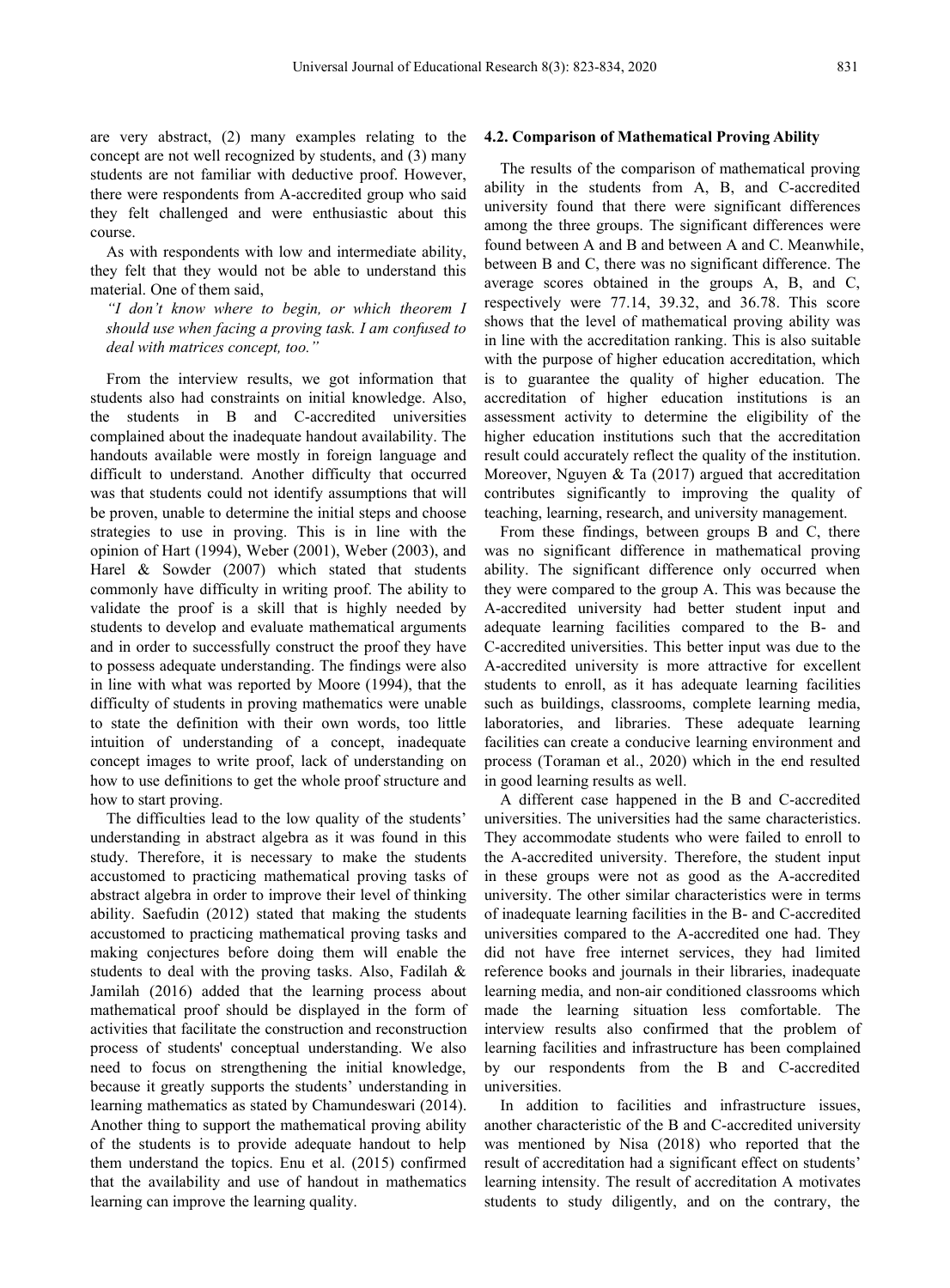students from B and C- accredited universities tend to have moderate and low intensity of learning. This was also confirmed by our research subjects in groups B and C. Therefore, lecturers need to work to improve the students' motivation to learn better, especially in solving mathematical proving tasks. Hamdi & Abadi (2014) also reported that one of the efforts of lecturers to improve the students' mathematics learning achievement was to increase their motivation to learn.

These similar characteristics found in the B nd C-accredited university groups made no significant difference in their students' mathematical proving ability. In the other words, it can be concluded that the ability of students in the B and C-accredited universities were the same. The results of this study support the findings of Mairing (2016) who reported that the mathematical ability of students in A-accredited schools were higher than the B and C-accredited schools, while the mathematical abilities of the students in B and C-accredited schools were not significantly different.

This similarity could also be seen from the results of this study which found that there was no significant difference in mathematical proving ability between B and C-accredited groups with both the average scores were in the low category and the score difference was only 2.54. However, the average score of the B-accredited group was higher at 39.32 when compared to the C-accredited group at 36.78. Also, the group B had students with high mathematical proving ability of 12.5% and the rest were in the low category, while in the group C, there was no student in the high category. It was only 3.45% of students were in the intermediate category and the remaining 96.55% were in the low category. From these results, the mathematical proving ability of students in the B-accredited university is better than the C-accredited university though the difference is not significant.

Related to the results of this comparison, we could suggest to lecturers and university management, especially in B and C-accredited universities, to work on improving facilities and infrastructures supporting the learning process, such as providing free internet services on campus, completing library facilities, learning media, and comfortable classrooms for learning.

# **5. Conclusions**

Based on the results of this study, we found that the students' average score of mathematical proving ability in the A, B, and C-accredited universities were respectively 77.14 (high category), 39.32 (low category), and 36.78 (low category). Further, we compared the students' mathematical proving ability, and found that there were significant differences of the ability between the students in A and B-accredited universities and between A and C-accredited universities. Meanwhile, there was no

significant difference of the ability between B and C accredited universities. Based on the results, we can also conclude that the students' mathematical proving ability in B and C-accredited universities were in low category. Thus, it still needs to be improved.

The difficulties experienced by the students of A-accredited university in solving problems involving mathematical proof could also be identified, including the lack of students' ability to determine the form of identity element and inverse element in group proving problems, the students' carelessness who often forget to write the required conditions completely in solving subgroup proving problems then it resulted in incorrect conclusion. Meanwhile, the difficulties experienced by the students in B and C-accredited universities include the inability to identify enough concepts to prove, the errors to determine the initial steps and choose strategies to use in proving process, the lack of understanding intuition of the needed concepts, the inadequacy of concept images to run the proving process, and the lack knowledge on how to use definitions, axioms, or theorems to get a comprehensive proof structure.

Based on the results, we could recommend to improve the students' mathematical proving ability in the abstract algebra course by making the students accustomed to practicing with proving problems, giving reinforcement of initial knowledge related to the concepts learned, motivating the students to learn, and providing a learning handout which is easy to understand. Furthermore, we also recommend to the B and C-accredited private universities to improve the learning facilities.

## **Acknowledgments**

Our gratitude goes to The Ministry of Research, Technology and Higher Education of Indonesia who has funded this research through the scheme of Interagency Higher Cooperation Research Grant (PKPT) funding year of 2019 based on the research contract number 01/KP-PKPT/LPPM/UNRIKA/V/2019.

## **REFERENCES**

- [1] Agustyaningrum, N., Abadi, A. M., Sari R. N., & Mahmudi, A. (2018). An analysis of students' error in solving abstract algebra tasks. Journal of Physics: Conference Series, 1097(1), 012118.
- [2] Alcock, L. & Simpson, A. P. (2002). Definition: Dealing with categories mathematically. For the Learning of Mathematics, 22(2), 28-34.
- [3] Arnawa, I. M. (2006). Meningkatkan kemampuan pembuktian mahasiswa dalam aljabar abstrak melalui pembelajaran berdasarkan teori APOS. Dissertation.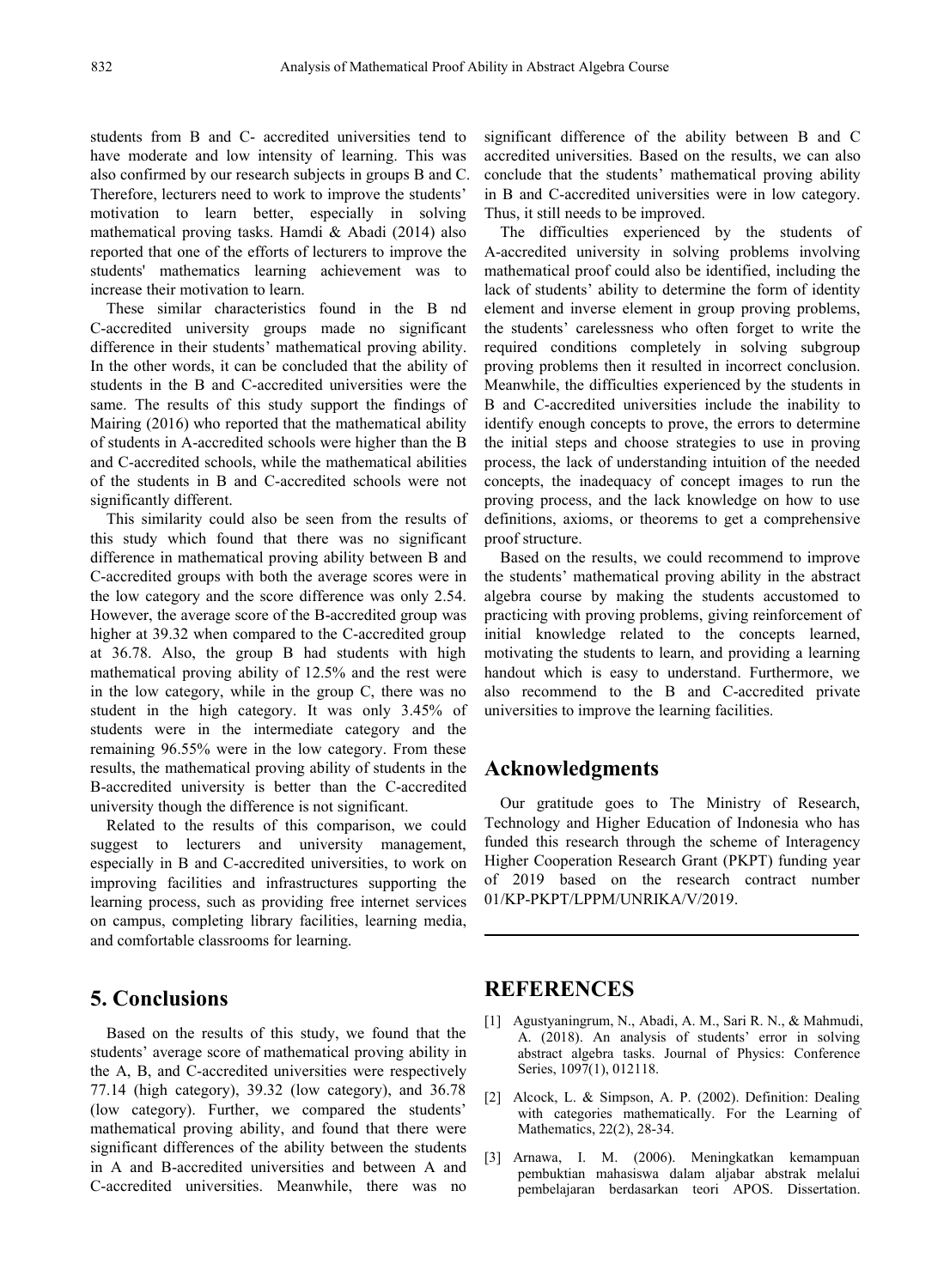Bandung: Universitas Pendidikan Indonesia.

- [4] Arnawa, I. M., Yerizon, & Enita, S. (2019). Improvement students' level of proof ability in abstract algebra through APOS theory approach. International Journal of Scientific & Technology Research,  $8(7)$ , 128-131.
- [5] Asiala, M., Dubinsky, E., Mathews, D.W., Morics, S., & Oktac, A. (1997). Development of students' understanding of cosets, normality, and quotient groups. Journal of Mathematical Behavior, 16, 241- 309.
- [6] Ball, D. L., Hoyles, C., Jahnke, H. N., & Hadar, N. M. (2002). The teaching of proof. Proceedings of the ICM (vol 3, pp. 907-920). Beijing: ICM.
- [7] Barnard, T. (2000). Why are proofs difficult? The Mathematical Gazette, 84(501), 415-422.
- [8] Carlson, D. (2003). The teaching and learning of tertiary algebra. Seminar Nasional Aljabar dan Pengajaran Aljabar di Perguruan Tinggi. Yogjakarta.
- [9] Chamundeswari, S. (2014). Conceptual errors encountered in mathematical operations in algebra among students at the secondary level. International Journal of Innovative Science, Engineering & Technology, 1(8), 24-38.
- [10] Cyr, S. (2013). Development of beginning skills in proving and proof-writing by elementary school students. Retrieved from: www.cerme7.univ. rzeszow.pl/WG/1/Cerme7\_WG1\_Cyr.pdf.
- [11] Enu, J., Agyman, Osei K., & Nkum, D. (2015). Factors influencing students' mathematics performance in some selected colleges of education in Ghana. International Journal of Education Learning and Development, 3(3), 68-74.
- [12] Fadilah, S., & Jamilah. (2016). Pengembangan bahan ajar struktur aljabar untuk meningkatkan kemampuan pembuktian matematis mahasiswa. Cakrawala Pendidikan, 35(1), 106-113. DOI: <https://doi.org/10.21831/cp.v1i1.8379>
- [13] Findel, B. R. (2001). Learning and understanding in abstract algebra. Dissertation. New Hampshire.
- [14] Guler, G. (2016). The difficulties experienced in teaching  $24(2)$ . proof to prospective mathematics teachers: Academician views. Higher Education Studies, 6(1), 145-158.
- [15] Hamdi, S., & Abadi, A. M. (2014). Pengaruh motivasi, self-efficacy dan latar belakang pendidikan terhadap prestasi matematika mahasiswa PGSD STKIP-H dan PGMI IAIH. Jurnal Riset Pendidikan Matematika, 1(1), 77-87.
- [16] Hanna, G., & Jahnke, H. N., (1996). Proof and proofing. In: Bishop A.J., Clements, K., Keitel C., Kilpatrick J., Laborde C. (eds) International handbook of mathematics education. Kluwer international handbook of mathematics handbooks of education, vol 4. Springer, Dordrecht.
- [17] Hanna, G., Jahnke, H. N., & Pulte, H. (2010). Explanation and proof in mathematics. New York: Springer.
- [18] Harel, G., & Sowder, L. (2007). Towards a comprehensive perspective on proof. In F. Lester (Ed.), Second handbook of research on mathematical teaching and learning (pp. 805-842). Washington, DC: NCTM.
- [19] Hart, E. W. (1994). A conceptual analysis of the proof-writing performance of expert and novice students in elementary group theory. In J. J. Kaput & Ed Dubinsky (Eds.). Research Issues in Undergraduate Mathematics Learning. Washington: American Mathematical Society.
- [20] Isnarto. (2014). Kemampuan konstruksi bukti dan berpikir kritis matematis mahasiswa pada perkuliahan struktur aljabar melalui guided discovery learning pendekatan motivation to reasoning and proving tasks. Dissertation. Bandung: Universitas Pendidikan Indonesia.
- [21] Knuth, E. J. (2002). Secondary school mathematics teachers' conceptions of proof. Journal for Research in Mathematics Education, 33(5), 379-405.
- [22] Kusnandi. (2008). Pembelajaran matematika dengan strategi abduktif-deduktif untuk menumbuhkembangkan kemampuan membuktikan pada mahasiswa. Disertation. Bandung: Universitas Pendidikan Indonesia.
- [23] Leron, U., & Dubinsky, E. (1995). An abstract algebra story. The American Mathematical Monthly, 102, 227- 242.
- [24] Maharaj, A. (2010). An APOS analysis of students' understanding of the concept of a limit of a function. Pythagoras, 71, 41-52.
- [25] Mairing, J. P. (2016). Kemampuan siswa kelas VIII dalam memecahkan masalah matematika berdasarkan tingkat akreditasi. Jurnal Kependidikan, 46(2), 179-192.
- [26] Maya, R., & Sumarmo, U. (2011). Mathematical understanding and proving abilities: experiment with undergraduate student by using modified Moore learning approach. Journal on Mathematics Education, 2(2),  $231 - 250$ .
- [27] Moore, R. C. (1994). Making the transition to formal proof. Educational Studies in Mathematics, 27(3), 249-266.
- [28] Nisa, E. K. (2018). Analisis pengaruh akreditasi program studi terhadap intensitas belajar dan harapan masa depan. Jurnal At-Taqaddum, 10(2), 201-218.
- [29] Nguyen, H. C., & Ta, T. T. H. (2017). Exploring impact of accreditation on higher education in developing countries: A Vietnamese view. Tertiary Education and Management, 154-167. DOI[:https://doi.org/10.1080/13583883.2017.1406001](https://doi.org/10.1080/13583883.2017.1406001)
- [30] Ozdemir, E. & Ovez, F. T. D. (2012). A research on proof perceptions and attitudes towards proof and proving: some implications for elementary mathematics prospective teachers. Procedia-Social and Behavioral Sciences, 46, 2121–2125.
- [31] Reid. D. A. (2005). The meaning of proof in mathematics education. Proceedings CERME3 (pp. 458-468). Bellaria: CERME.
- [32] Saefudin, A. A. (2012). Pengembangan kemampuan berpikir kreatif siswa dalam pembelajaran matematika dengan pendekatan Pendidikan Matematika Realistik Indonesia (PMRI). Jurnal Al-Bidayah, 4(1), 37-48.
- [33] Samparadja, H. (2014). Pengaruh pendekatan induktif-deduktif berbasis definisi termodifikasi dalam pembelajaran stuktur aljabar terhadap peningkatan kemampuan pembuktian dan disposisi berpikir kreatif matematis mahasiswa. Dissertation. Bandung: Universitas